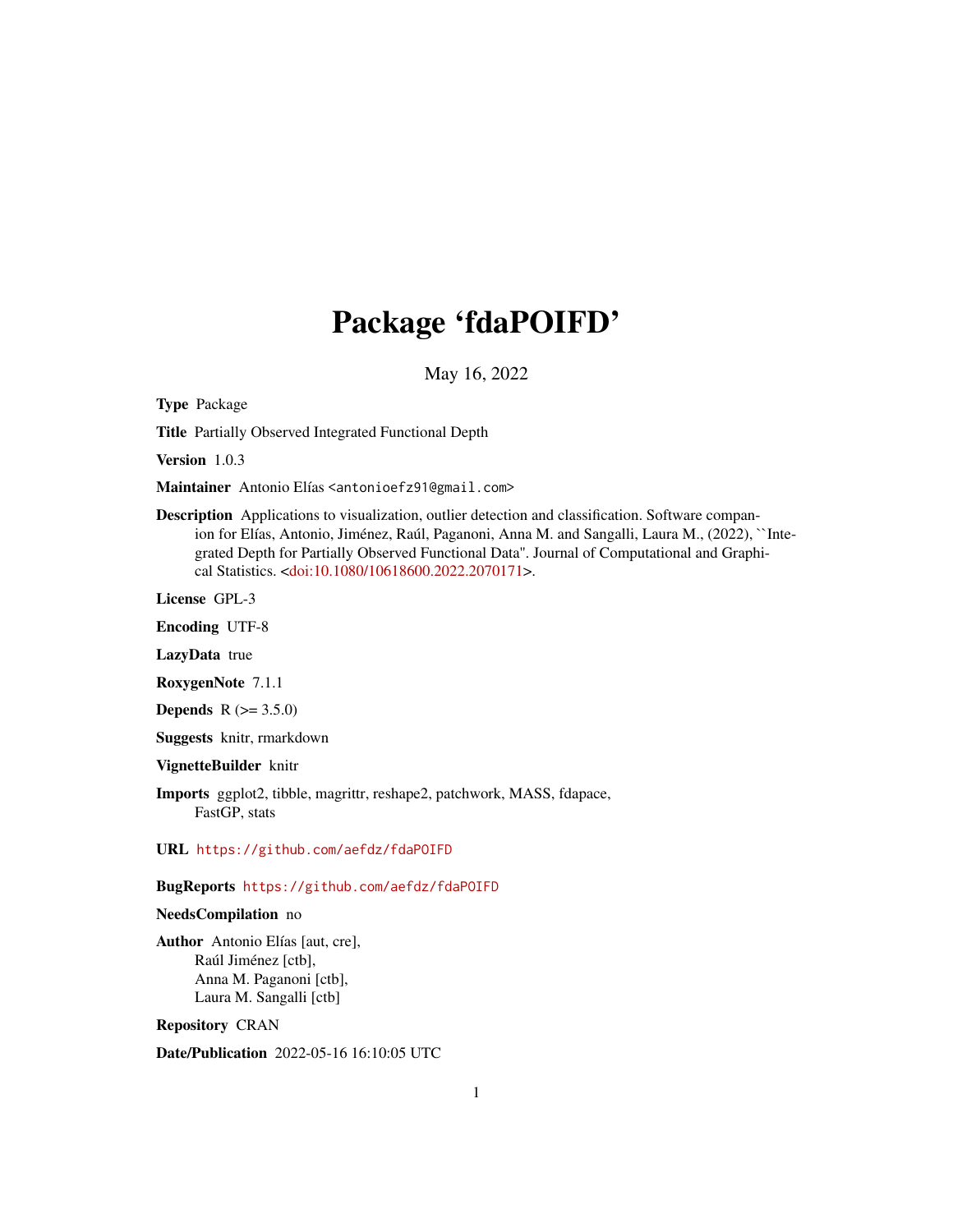### <span id="page-1-0"></span>R topics documented:

| Index | 9 |
|-------|---|

boxplotPOFD *Functional Boxplot for Partially Observed Functional Data*

#### Description

Plots the Functional Boxplot for PoFD and returns the magnitude and domain outliers. Magnitude outliers in blue, a dotted red indicates that the outlier situation occurs in a region with less than fdom proportion of the central region.

#### Usage

```
boxplotPOFD(data, centralRegion = 0.5, fmag = 1.5, fdom = 0)
```
#### Arguments

| data          | matrix p by n, being n the number of functions and p the number of grid points.                                                                                                                                                                                                                                                                                                                                                                                                   |
|---------------|-----------------------------------------------------------------------------------------------------------------------------------------------------------------------------------------------------------------------------------------------------------------------------------------------------------------------------------------------------------------------------------------------------------------------------------------------------------------------------------|
| centralRegion | number between 0 and 1 determining the proportion of the deepest functions<br>that builds the central region.                                                                                                                                                                                                                                                                                                                                                                     |
| fmag          | factor to enhance the functional central region and determine the functional<br>whiskers. Default is equal to 1.5. The whiskers provide the rule to unmask<br>magnitude outliers.                                                                                                                                                                                                                                                                                                 |
| fdom          | factor that provides the maximum proportion of observed functions in the central<br>region to consider a magnitude outlier as a domain outlier also. A value equals<br>to 0 means that domain outliers are those functions that are observed on the<br>domain where any of the functions building the central region are observed. A<br>value equals to 1 determine as domain outlier any magnitude outlier out of the<br>region where the central region is completely observed. |

#### Value

a list with the functional boxplot for PoDF the magnitude outliers and the domain outliers.

#### References

Sun, Y. and Genton, M. G. (2011). Functional boxplots. Journal of Computational & Graphical Statistics, 20(2):316–334.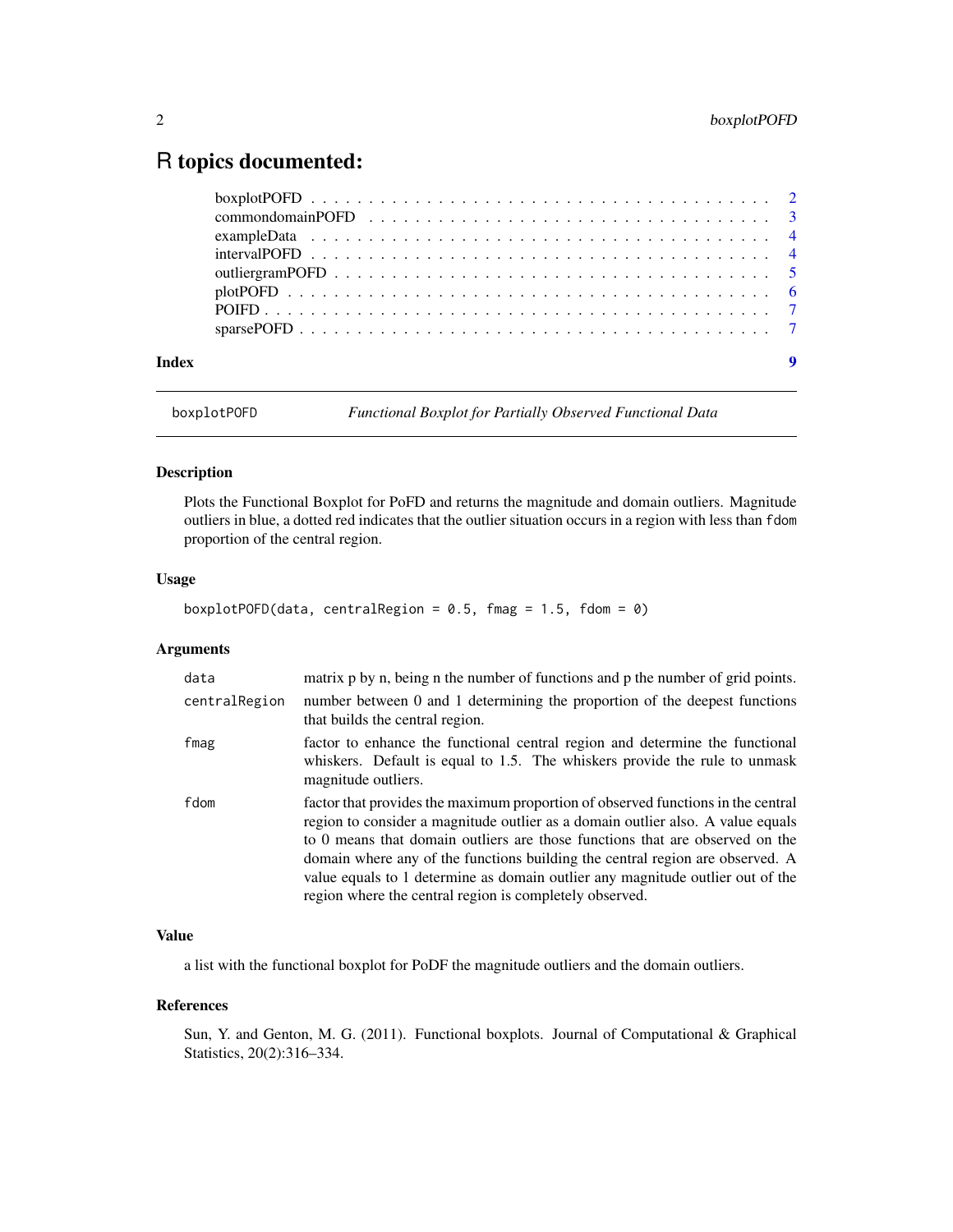#### <span id="page-2-0"></span>Examples

```
data(exampleData)
boxplotPOFD(exampleData$PoFDextremes_outliers, centralRegion = 0.5, fmag = 1.5, fdom = 0)
```
commondomainPOFD *Common Domain Observability*

#### Description

Generates samples of functions observed in a common domain in the center part of the domain. See Elías et al (2020).

#### Usage

```
commondomainPOFD(data, observability = NULL, pIncomplete = NULL)
```
#### Arguments

| data          | functional data completely observed, pxn matrix being n the number of curves<br>and p the number og evaluation points.                                                             |
|---------------|------------------------------------------------------------------------------------------------------------------------------------------------------------------------------------|
| observability | mean observed proportion of the domain where each function is observed.                                                                                                            |
| pIncomplete   | number between 0 and 1 related to the proportion of curves that suffers partially<br>observability. The default is 1 meaning that all the sample curves are partially<br>observed. |

#### Value

a list containing two elements 1) a functional sample and 2) the same sample of functions but partially observed following one of the schemes described in the argument type.

#### References

Elías, Antonio, Jiménez, Raúl, Paganoni, Anna M. and Sangalli, Laura M. (2020). Integrated Depths for Partially Observed Functional Data.

#### Examples

```
data <- sapply(1:100, function(x) runif(1)*sin(seq(0, 2*pi, length.out = 200)) +
runif(1)*cos(seq(0, 2*pi, length.out = 200)))
```
data\_pofd <- commondomainPOFD(data, observability = 0.5, pIncomplete = 1)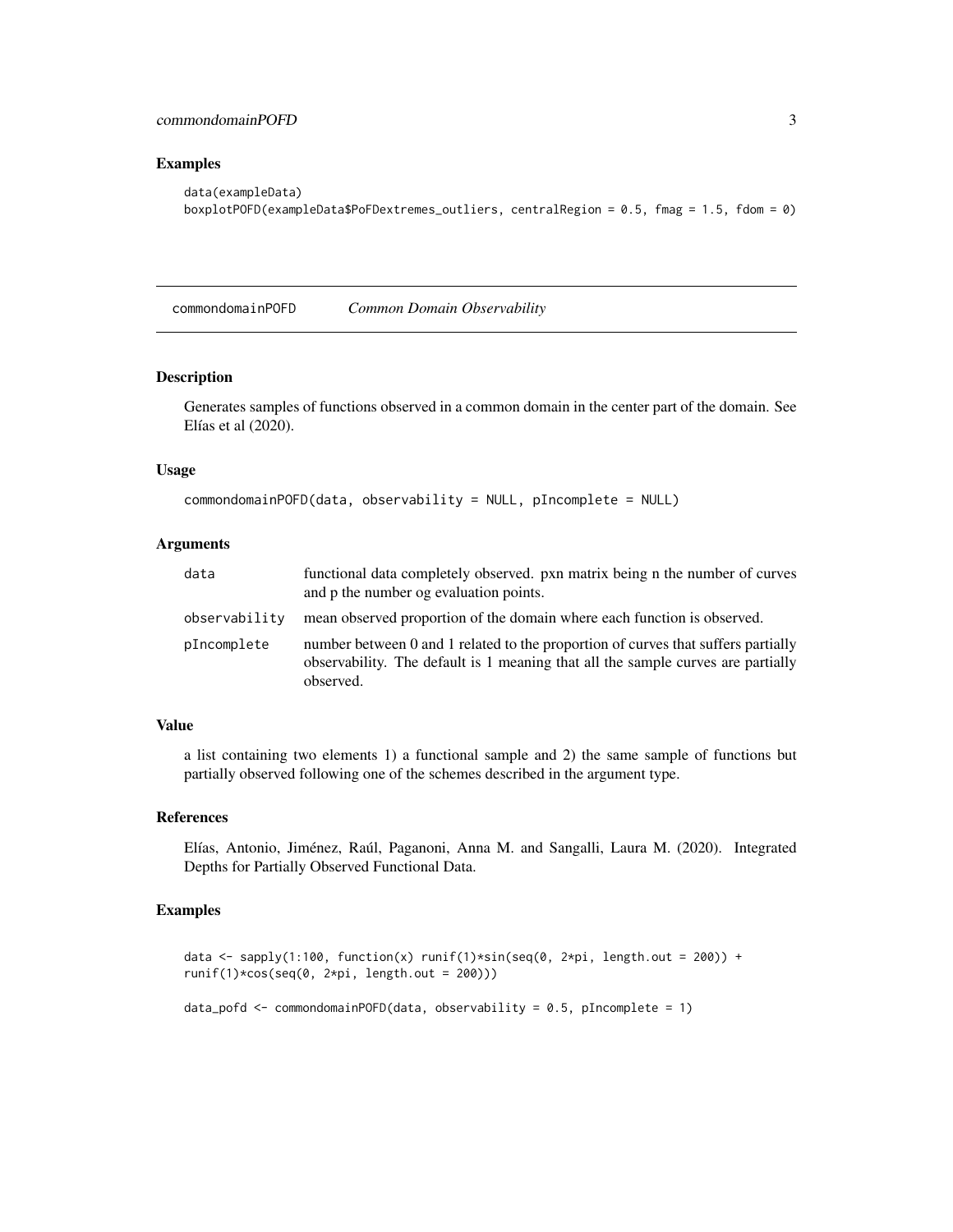<span id="page-3-0"></span>

#### Description

An illustrative Functional Gaussian processes with different partially observed patterns with outliers and without outliers.

#### Usage

exampleData

#### Format

A list with three data sets (functions by columns):

PoFDintervals Partially observed functional data in intervals

PoFDextremes Partially Observed functional data with missing intervals at the extremes

PoFDextremes\_outliers Same as above but including two magnitude and shape outliers

#### References

Elías, Antonio, Jiménez, Raúl, Paganoni, Anna M. and Sangalli, Laura M. (2020). Integrated Depths for Partially Observed Functional Data.

#### Examples

```
data(exampleData)
plotPOFD(exampleData$PoFDintervals)
```
intervalPOFD *Random Interval Observability*

#### Description

Generates samples of functions observed in different intervals. See Elías et al (2020).

#### Usage

```
intervalPOFD(data, observability = NULL, ninterval = NULL, pIncomplete = NULL)
```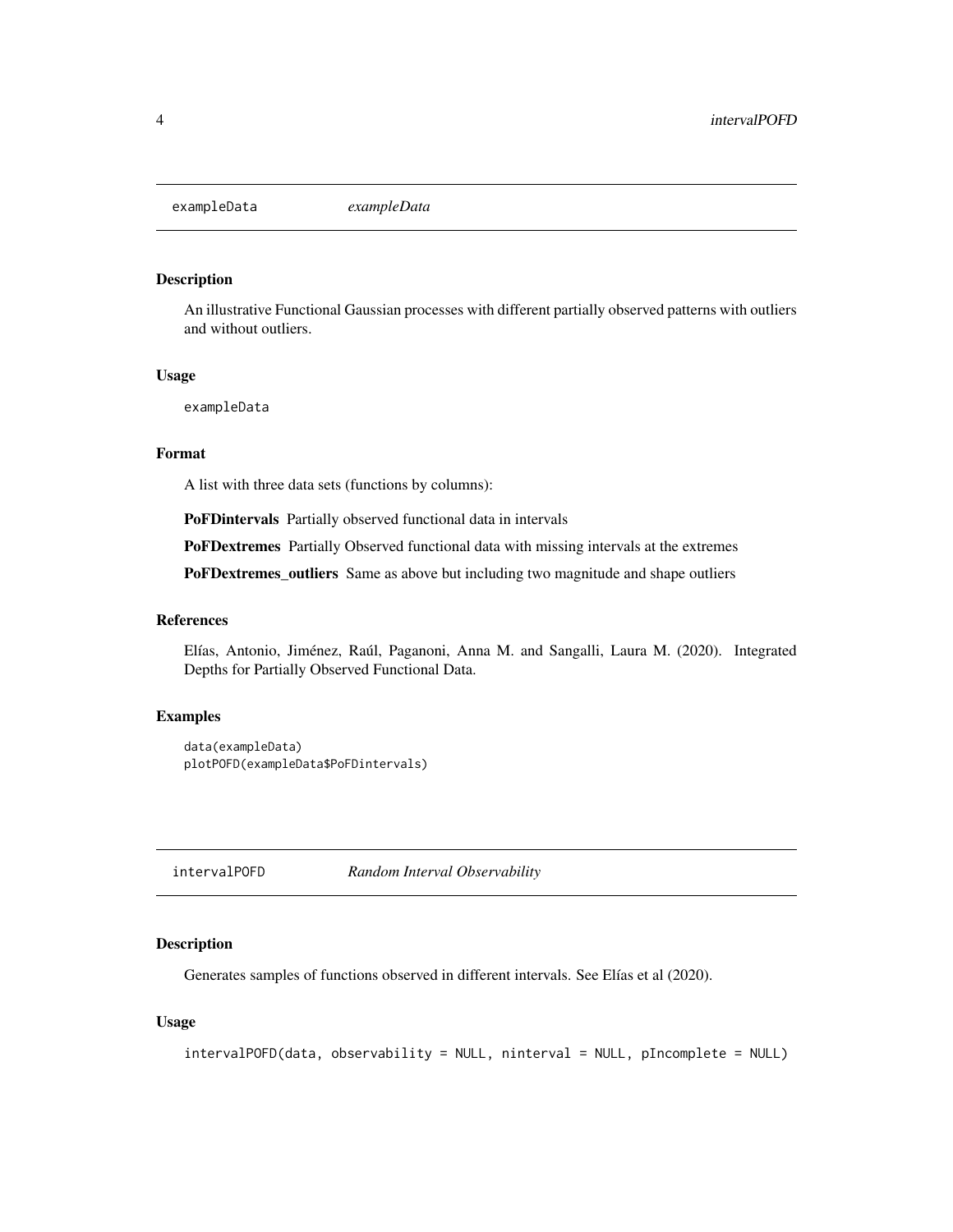#### <span id="page-4-0"></span>outliergramPOFD 5

#### Arguments

| data          | functional data completely observed. pxn matrix being n the number of curves<br>and p the number og evaluation points.                                                                               |
|---------------|------------------------------------------------------------------------------------------------------------------------------------------------------------------------------------------------------|
| observability | mean observed proportion of the domain where each function is observed.                                                                                                                              |
| ninterval     | if type = "interval", n_interval is an integer with the number of observed intervals<br>1, 2, 3 Large values of this parameter requires a large parameter p to guarantee<br>the observability level. |
| pIncomplete   | number between 0 and 1 related to the proportion of curves that suffers partially<br>observability. The default is 1 meaning that all the sample curves are partially<br>observed.                   |

#### Value

a list containing two elements 1) a functional sample and 2) the same sample of functions but partially observed following one of the schemes described in the argument type.

#### References

Elías, Antonio, Jiménez, Raúl, Paganoni, Anna M. and Sangalli, Laura M. (2020). Integrated Depths for Partially Observed Functional Data.

#### Examples

```
data <- sapply(1:100, function(x) runif(1)*sin(seq(0, 2*pi, length.out = 200)) +
runif(1)*cos(seq(0, 2*pi, length.out = 200)))
```
data\_pofd <- intervalPOFD(data, observability = 0.5, ninterval = 2, pIncomplete = 1)

outliergramPOFD *Outliergram for Partially Observed Functional Data*

#### Description

Plots the Outliergram for PoFD and returns the shape outliers.

#### Usage

```
outliergramPOFD(data, fshape = 1.5, p1 = 1, p2 = 0)
```
#### Arguments

| data           | matrix p by n, being n the number of functions and p the number of grid points. |
|----------------|---------------------------------------------------------------------------------|
| fshape         | inflation of the outliergram that determine the shape outlier rule.             |
| p1             | parameter of the outliergram for resampling method. Default $= 1$ .             |
| p <sub>2</sub> | parameter of the outliergram for resampling method. Default $= 0$ .             |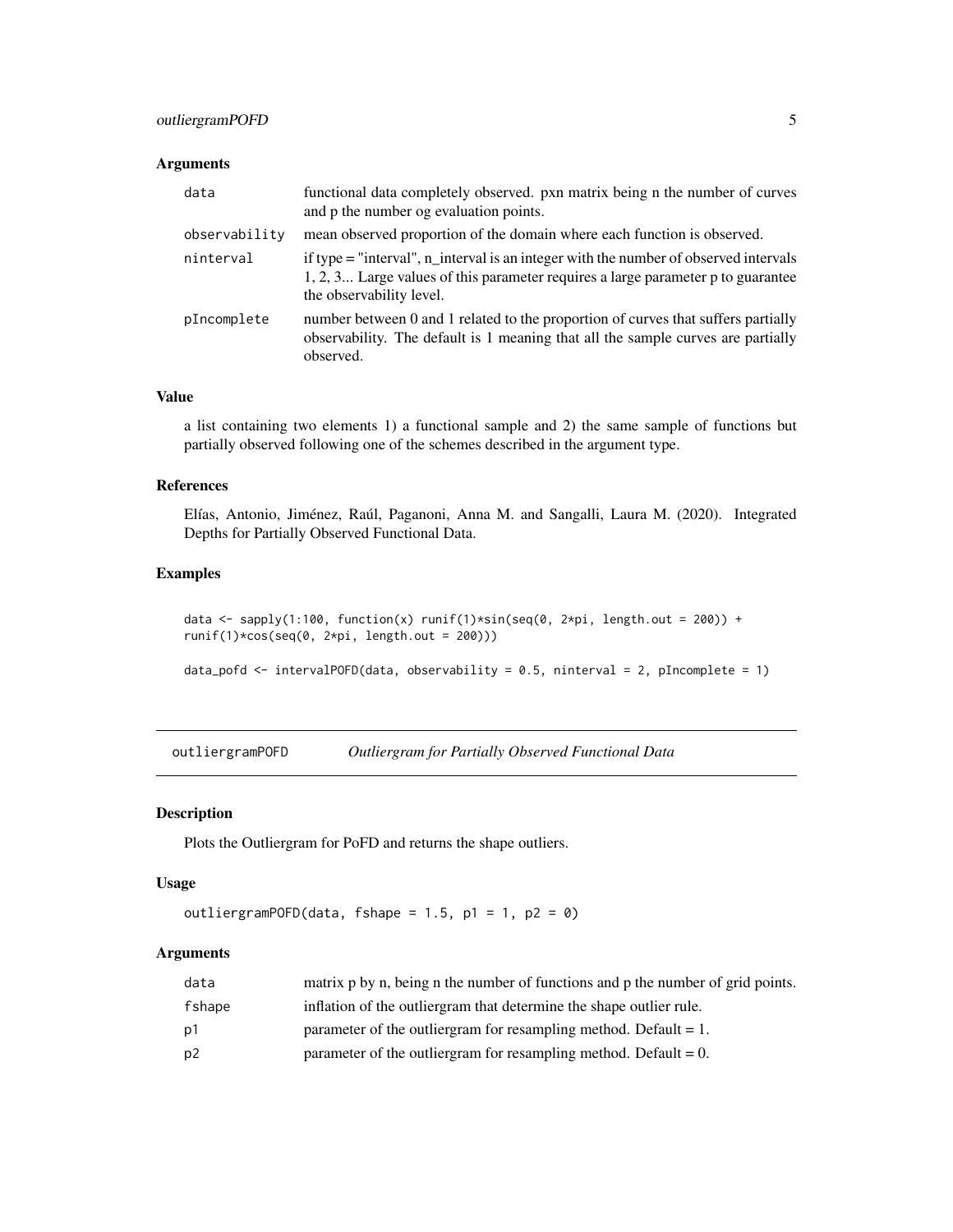<span id="page-5-0"></span>a list with the functional outliergram for PoDF and the shape outliers.

#### References

Arribas-Gil, A. and Romo, J. (2014). Shape outlier detection and visualization for functional data: the outliergram.Biostatistics, 15(4):603–619.

#### Examples

```
data(exampleData)
outliergramPOFD(exampleData$PoFDextremes_outliers, fshape = 1.5, p1 = 1, p2 = 0)
```
plotPOFD *Plot Partially Observed Functional Data*

#### Description

Plot the sample of partially observed curves and the proportion of observed functions.

#### Usage

```
plotPOFD(data)
```
#### Arguments

data matrix p by n, being n the number of functions and p the number of grid points.

#### Value

Plot of the partially observed functional data and the proportion of observed functions at each time point.

#### Examples

```
data(exampleData)
plotPOFD(exampleData$PoFDextremes)
```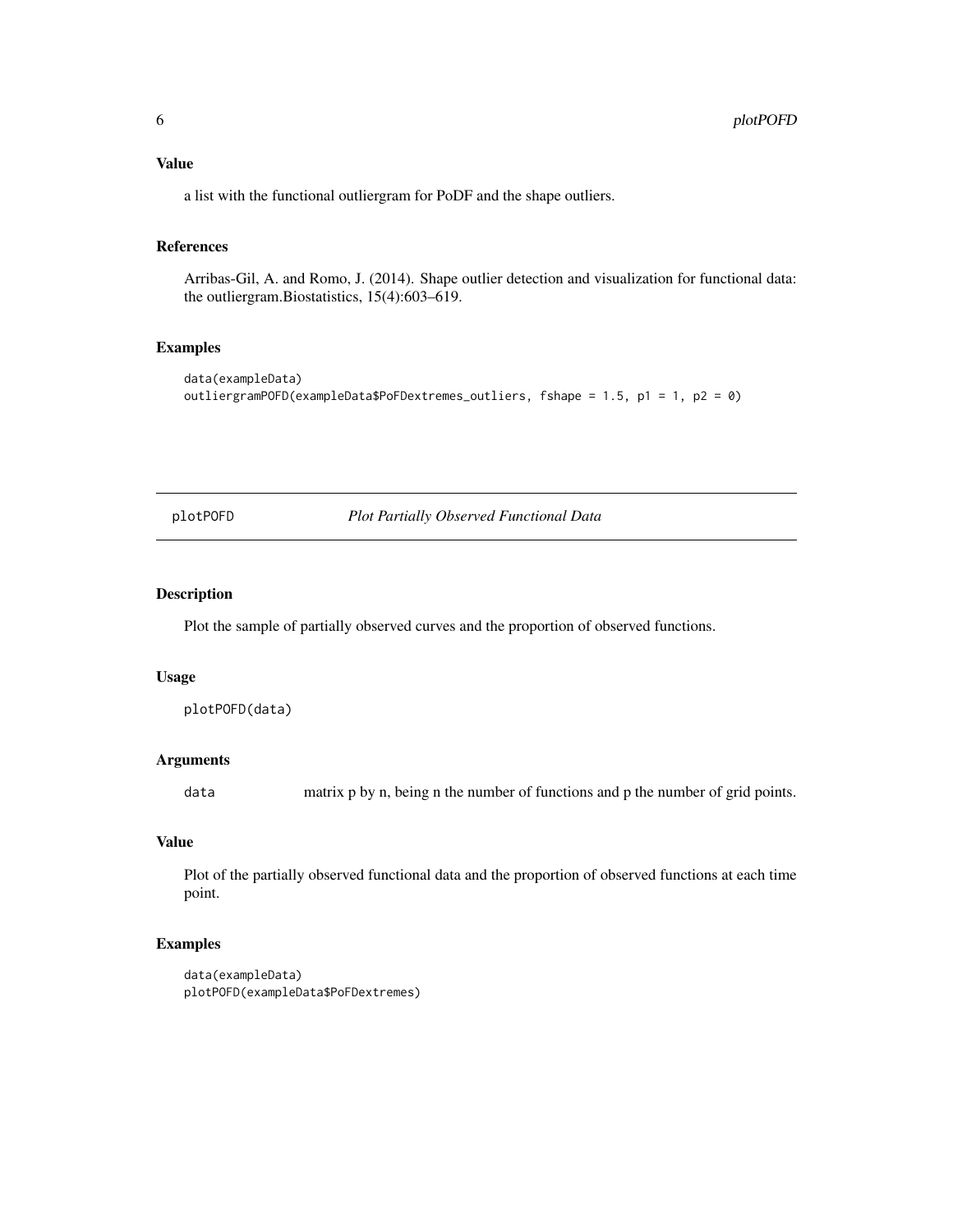#### <span id="page-6-0"></span>Description

Compute the depth measures of a partially observed functional data set evaluated in a common grid.

#### Usage

POIFD(data, type = c("MBD", "FMD", "MHRD"), phi)

#### Arguments

| data | matrix p by n, being n the number of functions and p the number of grid points.<br>Rownames are the dense grid x and colnames the identifier of each functional<br>data. |
|------|--------------------------------------------------------------------------------------------------------------------------------------------------------------------------|
| type | chosen depth measure. Fraiman and Muniz depth ("FMD"), Modified band depth<br>("MBD") or Modified Half Region Depth and Modified Epigraph/Hipograph In-<br>$dex$ "MHRD") |
| phi  | phi function of weights for the POIFD. The default value is as in the paper, i.e.<br>the proportion of observed functions at each time point.                            |

#### Value

Ordered vector of depths from the deepest to outward. The names are the functions names (if provided) or the column position.

#### Examples

```
data(exampleData)
data <- exampleData$PoFDintervals
poifd <- POIFD(data, type = c("MBD"))
```

| sparsePOFD | <i>Sparse Observability</i> |  |
|------------|-----------------------------|--|
|            |                             |  |

#### Description

Generates samples of sparse functions. See Elías et al (2020).

#### Usage

```
sparsePOFD(data, observability = NULL, pIncomplete = NULL)
```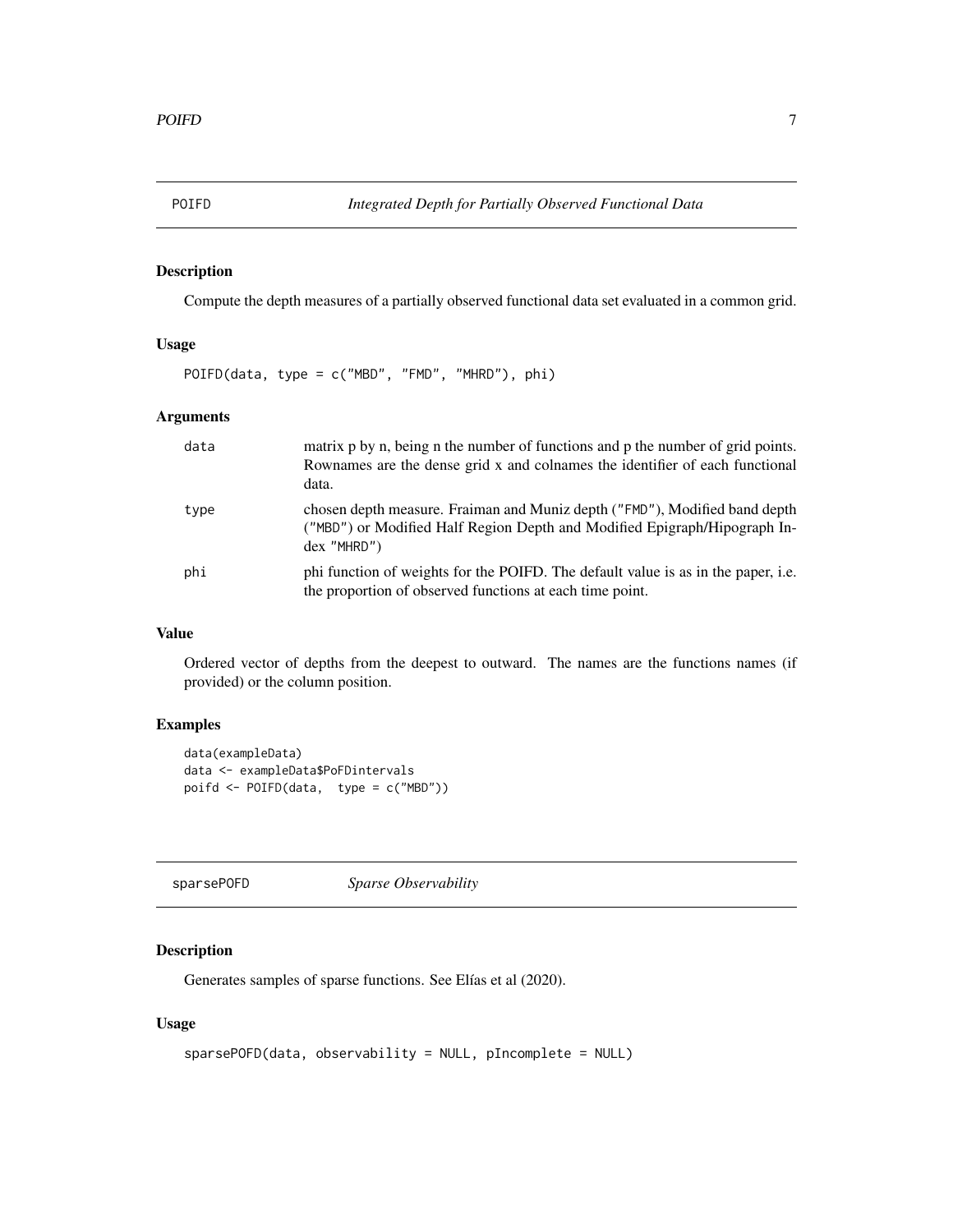#### Arguments

| data          | functional data completely observed. pxn matrix being n the number of curves<br>and p the number og evaluation points.                                                             |
|---------------|------------------------------------------------------------------------------------------------------------------------------------------------------------------------------------|
| observability | observed proportion of the domain where each function is observed.                                                                                                                 |
| pIncomplete   | number between 0 and 1 related to the proportion of curves that suffers partially<br>observability. The default is 1 meaning that all the sample curves are partially<br>observed. |

#### Value

a list containing two elements 1) a functional sample and 2) the same sample of functions but partially observed following one of the schemes described in the argument type.

#### References

Elías, Antonio, Jiménez, Raúl, Paganoni, Anna M. and Sangalli, Laura M. (2020). Integrated Depths for Partially Observed Functional Data.

#### Examples

data <- sapply(1:100, function(x) runif(1)\*sin(seq(0, 2\*pi, length.out = 200)) + runif(1)\*cos(seq(0, 2\*pi, length.out = 200)))

```
data_pofd <- sparsePOFD(data, observability = 0.5, pIncomplete = 1)
```